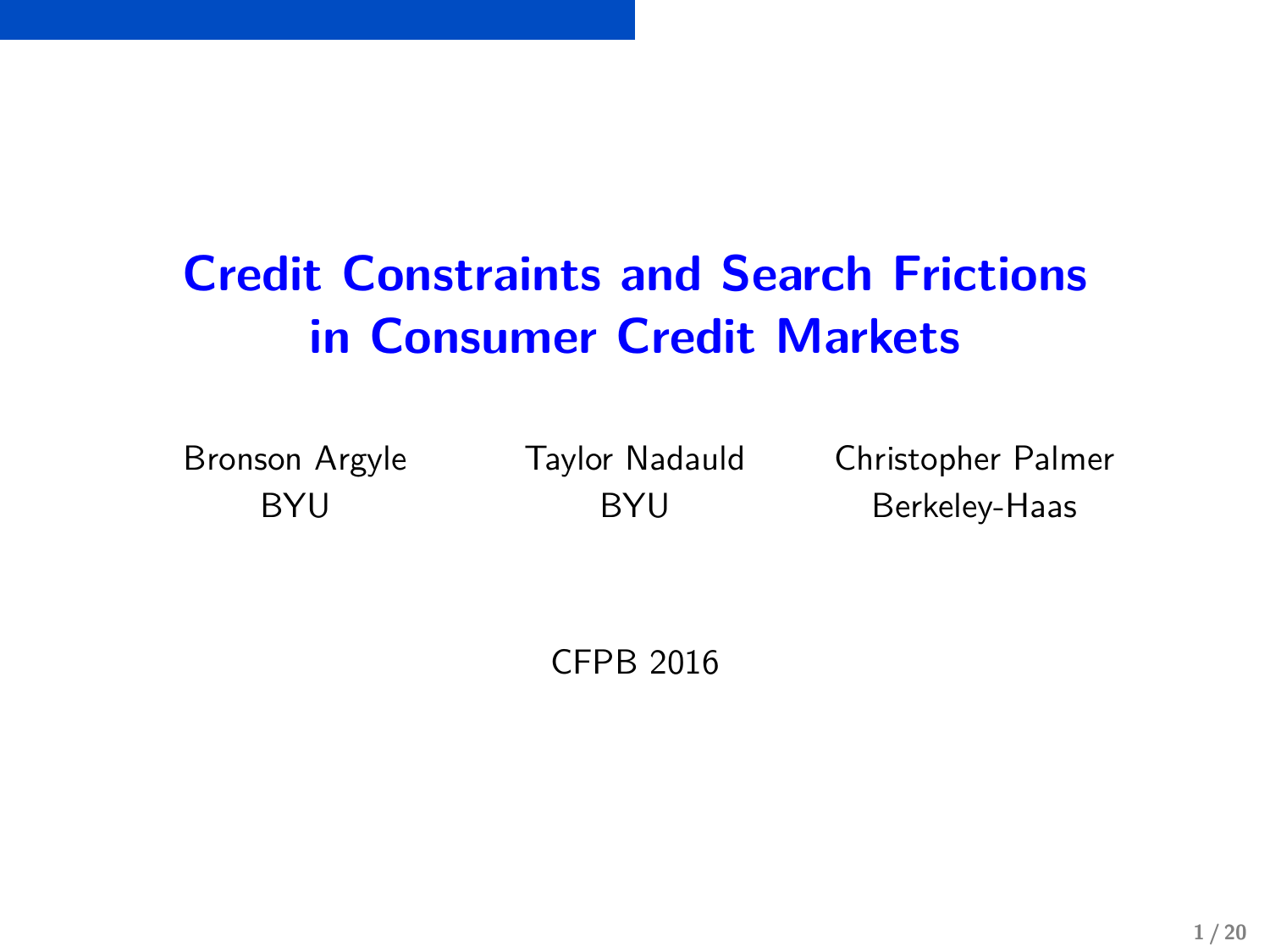#### <span id="page-1-0"></span>What we ask in this paper:

- **1.** Do credit constraints exist in the auto loan industry and do they distort consumption?
- **2.** If so, why do these credit constraints persist in equilibrium?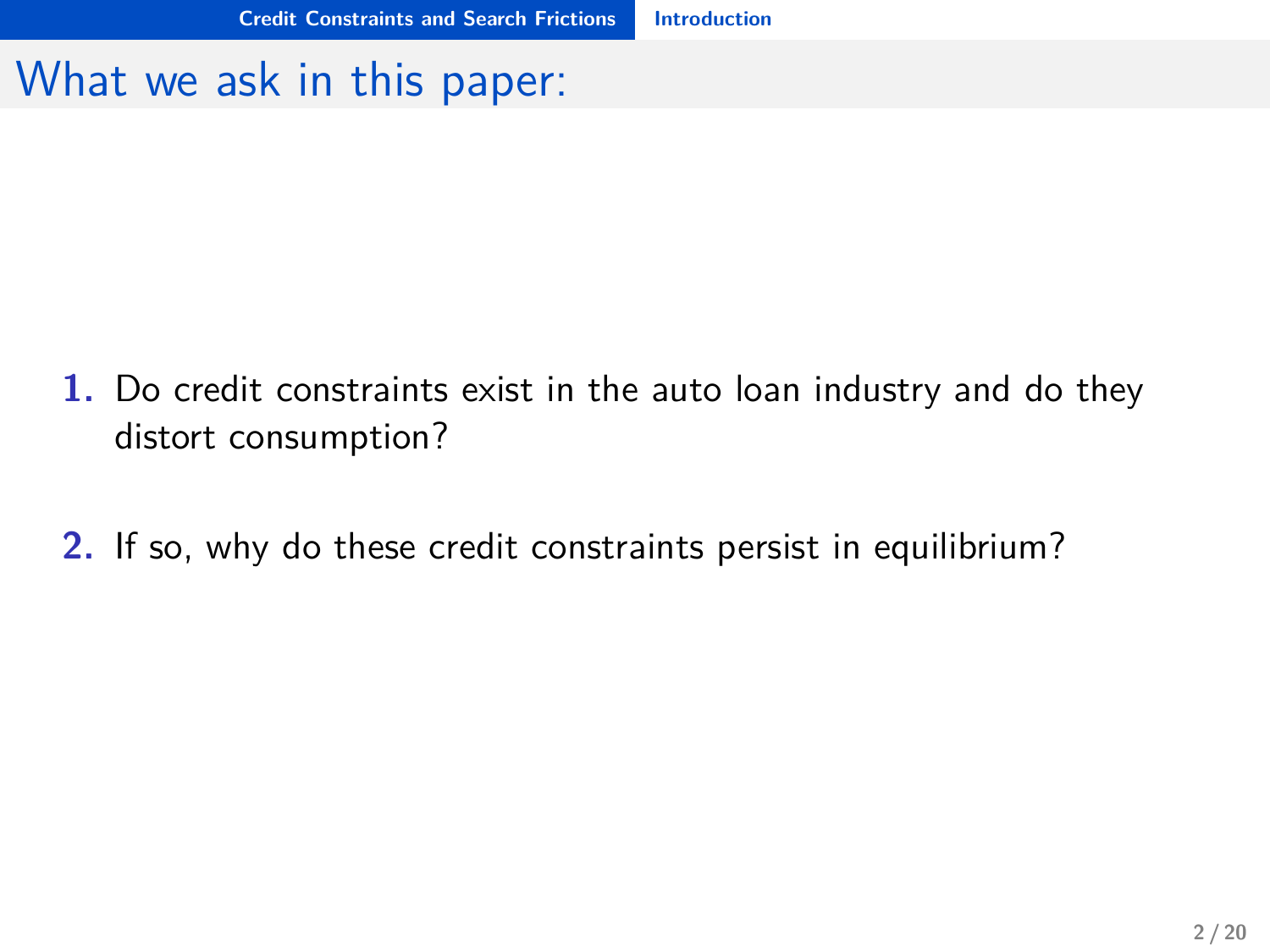#### <span id="page-2-0"></span>Open Question: Why do credit constraints persist?

The continued prevalence of credit constraints is noteworthy and somewhat puzzling in its own right: for all of the advances in risk-based pricing, mechanism design, nonlinear contracting etc., prices are still quite far from clearing consumer credit markets! –Zinman (2014)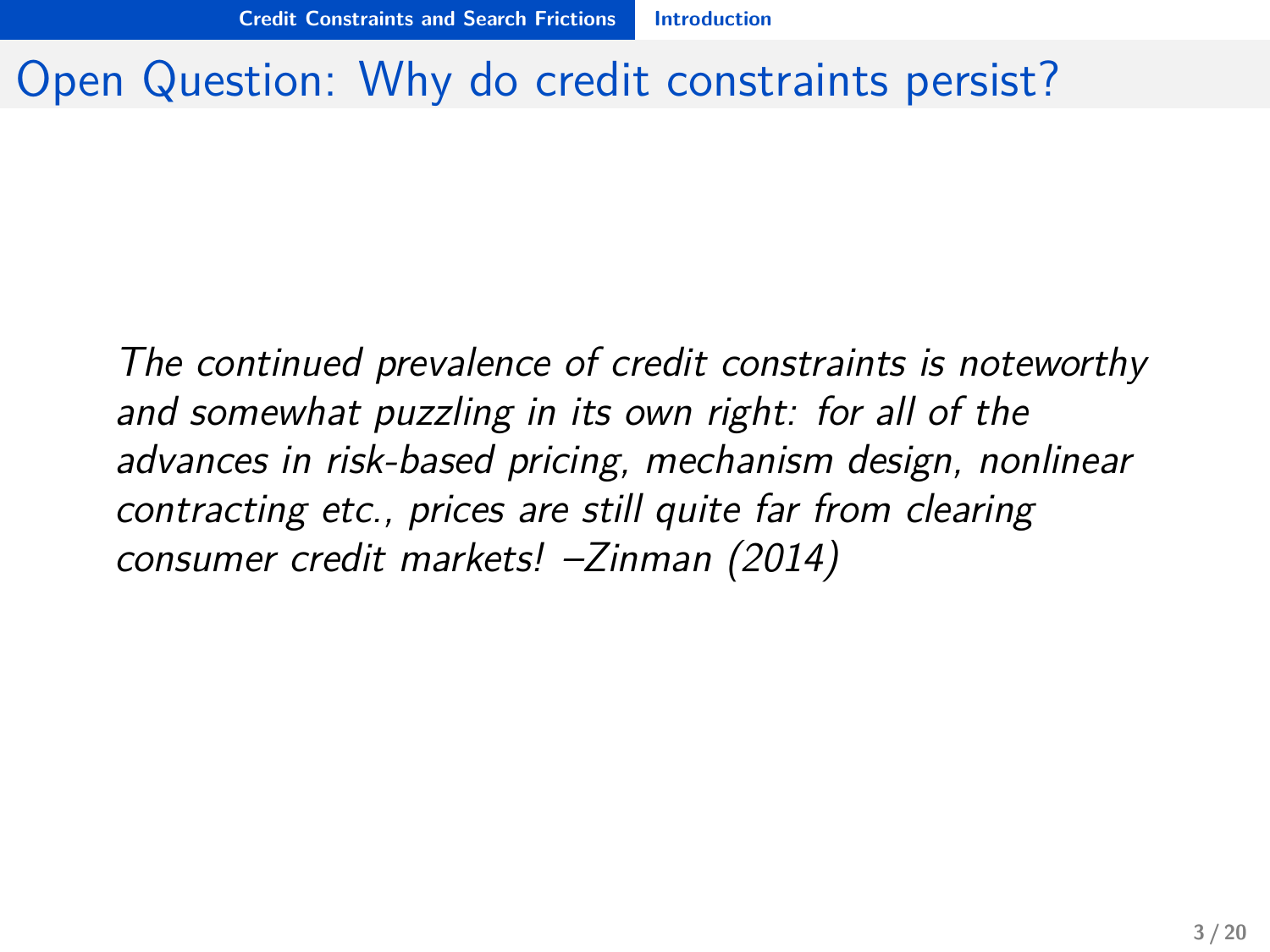#### <span id="page-3-0"></span>Data Source

- <span id="page-3-1"></span>• Data from a private software services company
- 5.6 million auto loans from 326 lending institutions in 50 states
- 83% of loans were originated by credit unions
- $\approx$ 70% of sample was originated between 2012 and 2015
- 2.2 million loan applications originating from 46 institutions
- Exclude indirect loans
- Variables:
	- Ex-ante borrower variables: FICO, DTI, gender, age
	- Ex-ante loan variables: Interest rate, LTV, channel
	- Collateral variables: make, model, year, purchase price
	- Ex-post loan performance: delinquency, charge-off, ∆FICO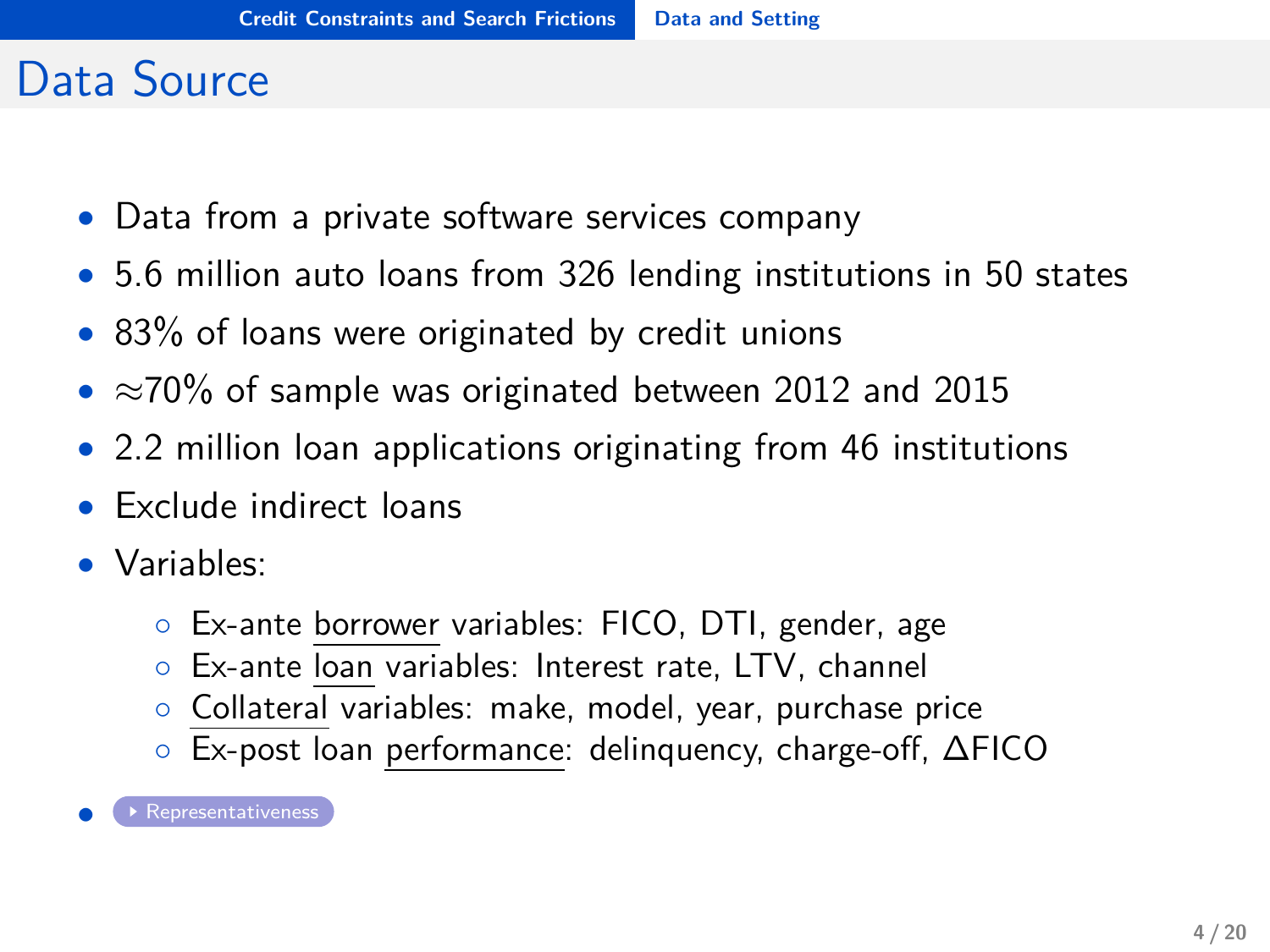#### <span id="page-4-0"></span>Benchmark: Permanent Income Hypothesis

$$
\max \sum_{t} \frac{u(c_t)}{(1+\delta)^t}
$$
  
s.t. 
$$
\sum_{t} \frac{c_t}{(1+r^*)^t} \le \sum_{t} \frac{y_t}{(1+r^*)^t} + (1+r^*)A_t
$$

• yields Euler equation

$$
u'(c_t) = \frac{1+r^*}{1+\delta}u'(c_{t+1})
$$

- **\*** Requires access to borrowing/saving technologies @ break-even rate r ∗
- If not: distorts consumption decisions from efficient benchmark
- This paper: rule-of-thumb lending rules  $\Rightarrow$   $r > r^*$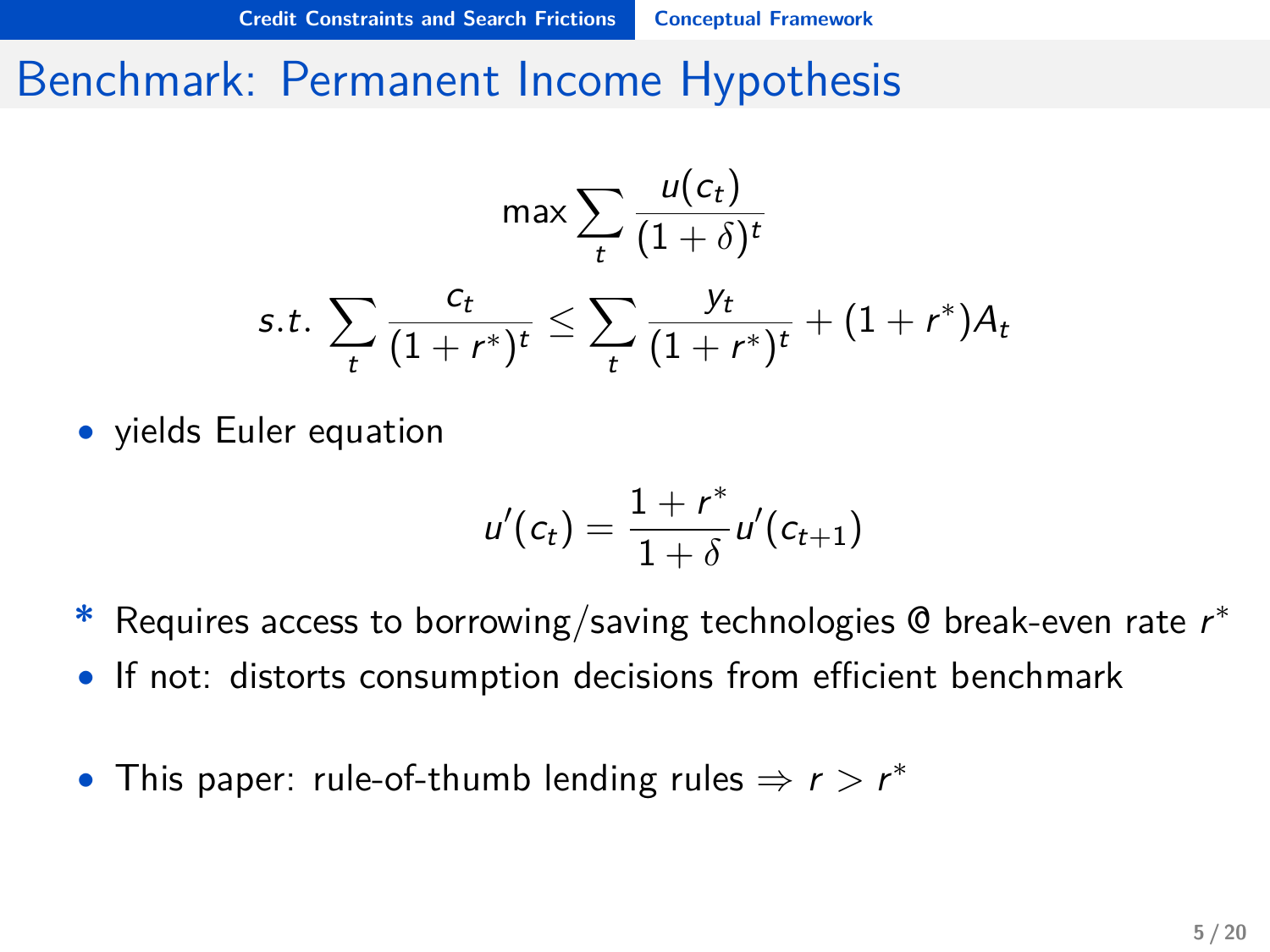#### <span id="page-5-0"></span>Example Credit Union [Discontinuity Algorithm](#page-24-0)

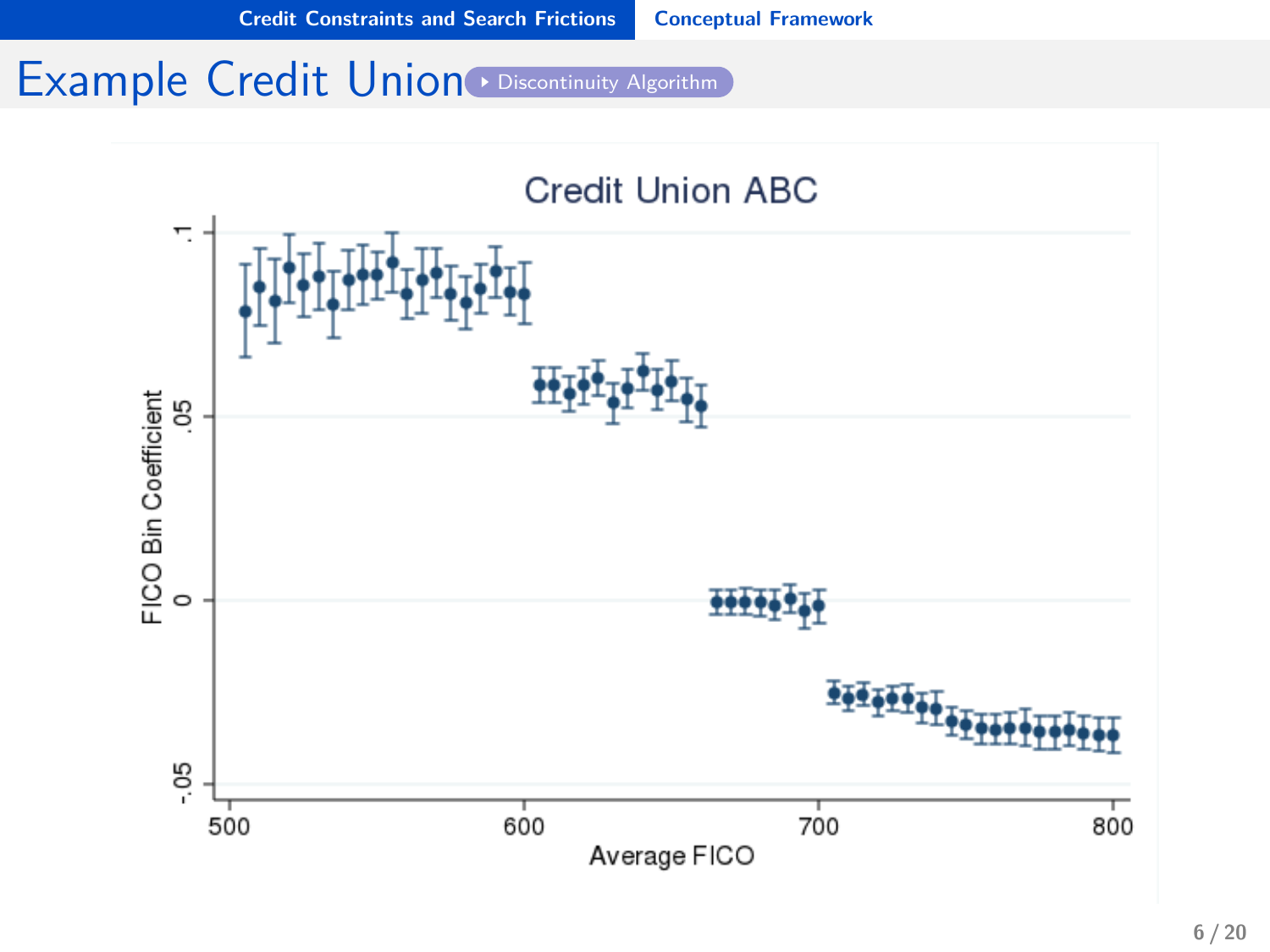### <span id="page-6-0"></span>Credit Union with five discontinuities

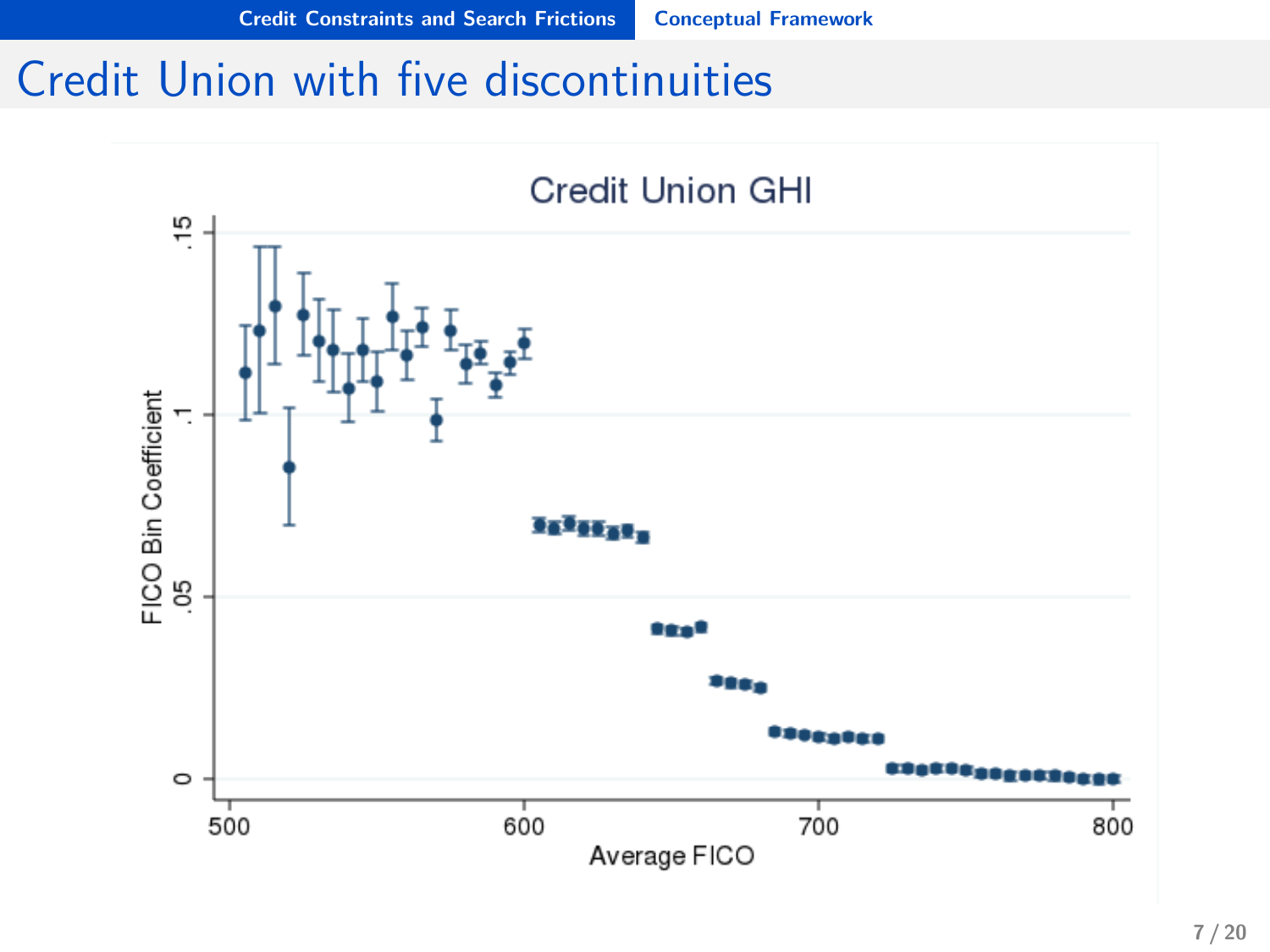#### <span id="page-7-0"></span>1. Is there selection around interest-rate discontinuities?

- Are LHS borrowers different from RHS borrowers along financially meaningful dimensions?
- Rule out heterogeneity via several checks:
	- Smoothness of observables at discontinuity:
		- $\sqrt{\phantom{a}}$  Application Debt-to-Income
		- $\sqrt{\phantom{a}}$  Application loan size
		- $\sqrt{\phantom{a}}$  Borrower age
		- $\checkmark$  Borrower gender
	- Smoothness of loan performance and borrower credit quality.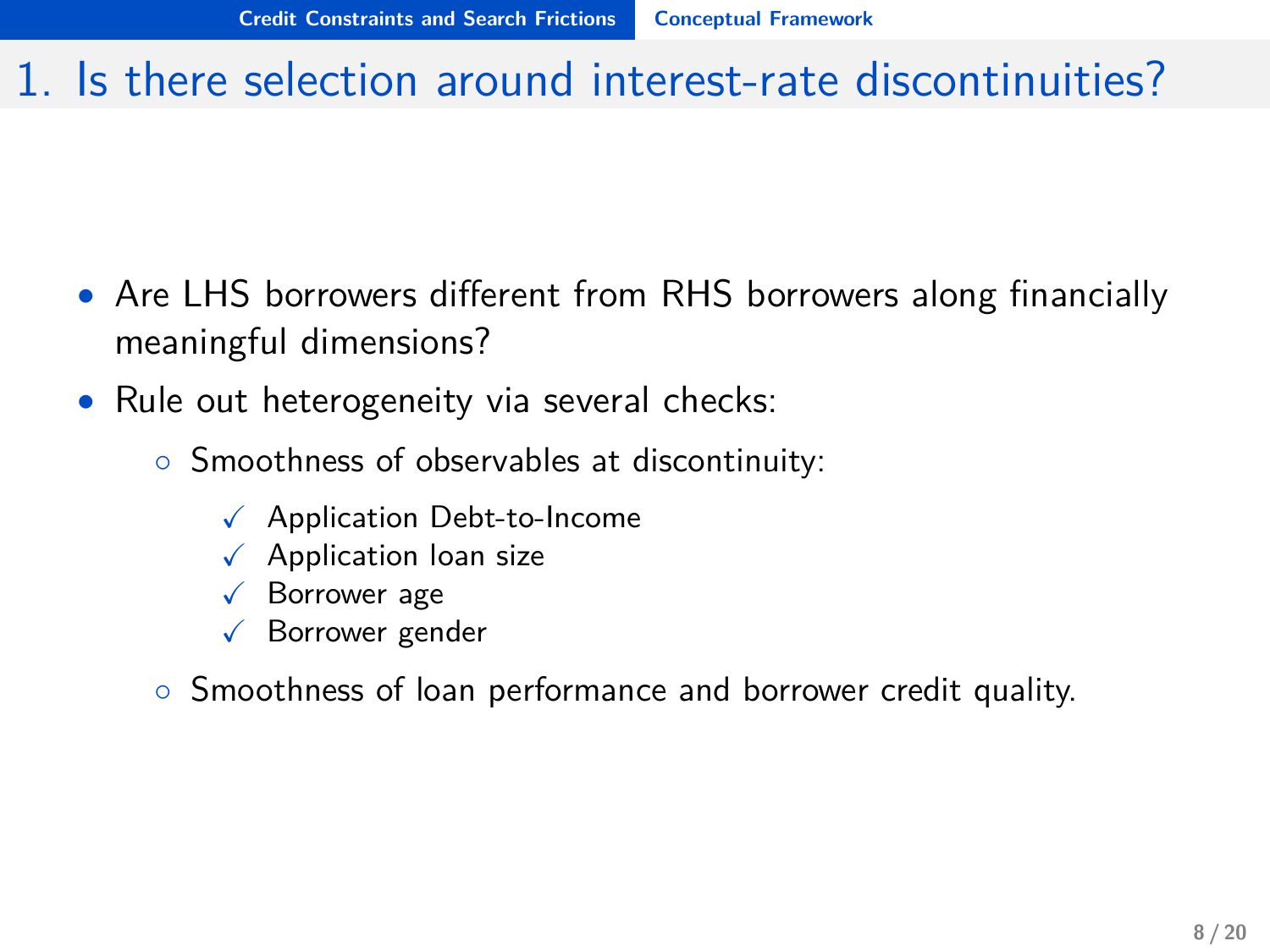#### <span id="page-8-0"></span>Empirical strategy

- RD around lending thresholds.
- To avoid cross-treatment contamination, filter the dataset to include thresholds with  $>$ 100,000 loans in the  $\pm$ 19 FICO points window around the threshold
	- $\circ$  Keep institutions w/o another threshold within 19 FICO points.
	- Results in 489,993 loans originating from 173 institutions.
- Normalize FICO scores to cutoff and estimate

 $y_{ict} = \eta_c + \delta_t + \gamma \cdot normfico_{ict} + \delta \cdot 1(normfico_{ict} > 0)$  $+ \beta \cdot$  normfico<sub>ict</sub> · 1(normfico<sub>ict</sub> > 0) +  $\varepsilon_{\text{ict}}$ 

• Use bias-corrected RD estimator of Calonico et al. (2014)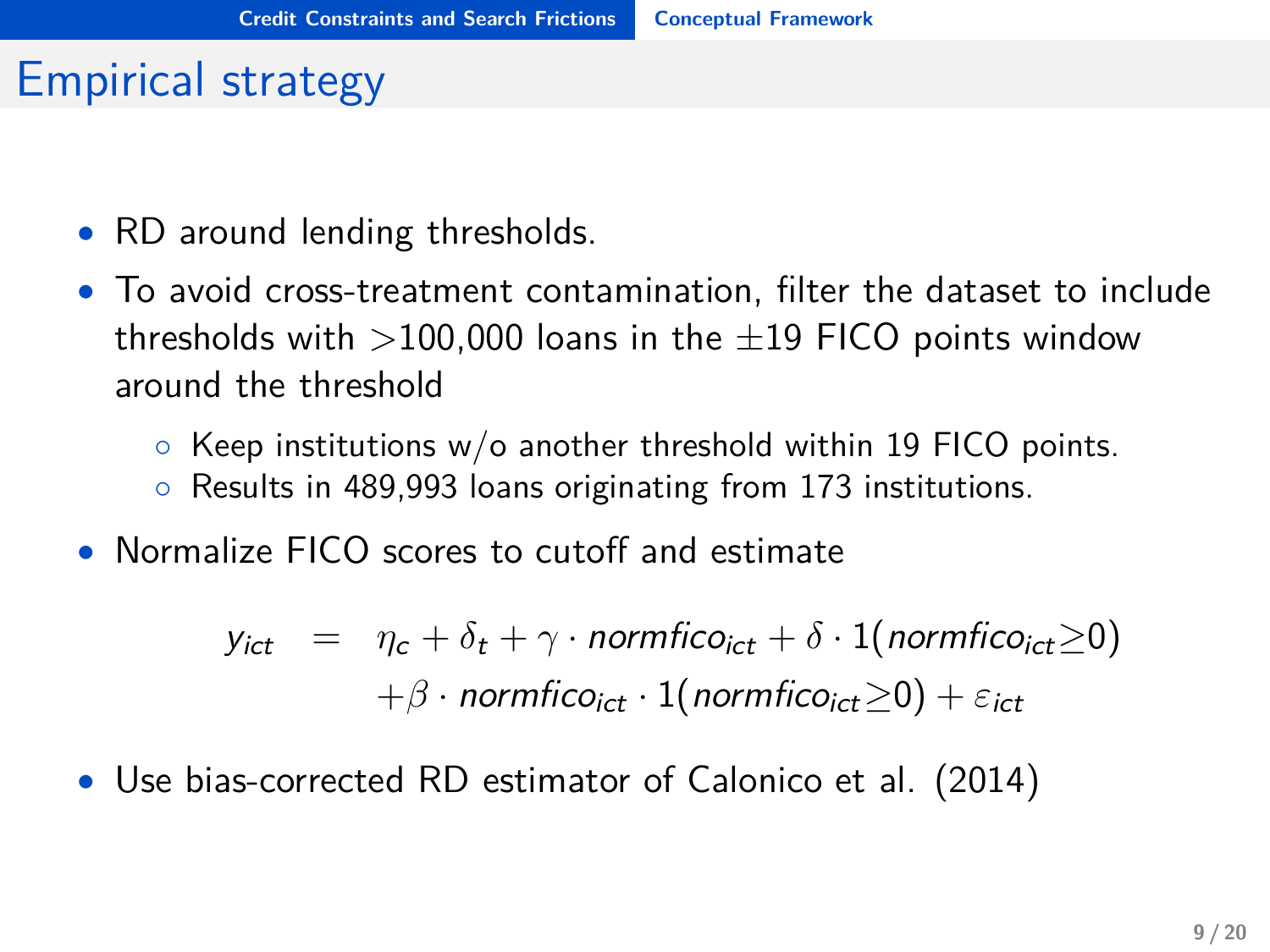#### <span id="page-9-0"></span>**[Credit Constraints and Search Frictions](#page-9-0) [Conceptual Framework](#page-9-0)**

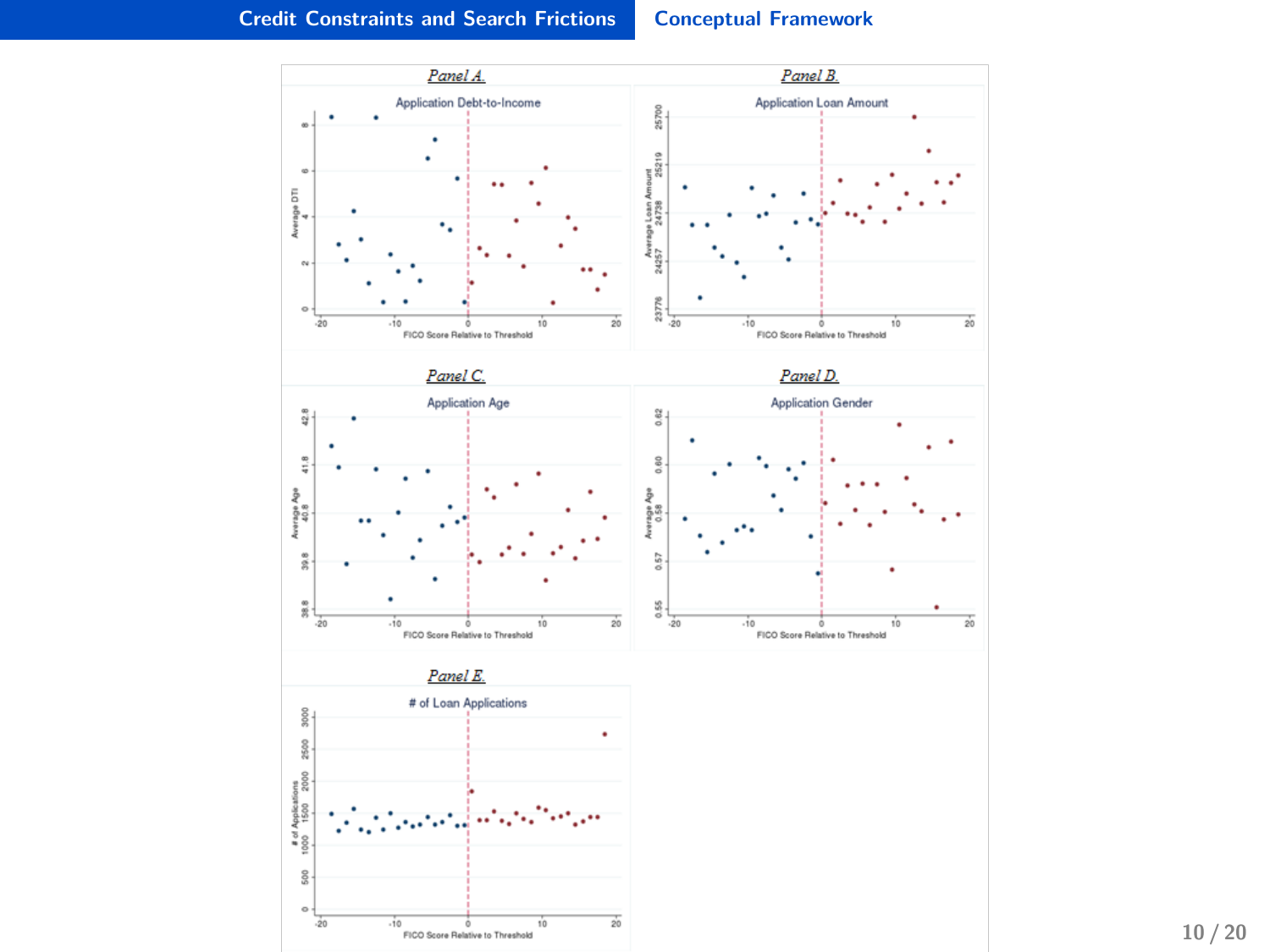#### <span id="page-10-0"></span>Ruling out soft information in sorting

|                | $\perp$         | (2)        | (3)       | 4       |
|----------------|-----------------|------------|-----------|---------|
|                | Days Delinquent | Charge-off | Default   | ∆FICO   |
| Discontinuity  | $-3.76$         | $-.0008$   | $-.002$   | .0004   |
| Coefficient    | $[-1.12]$       | $[-.64]$   | $[-1.17]$ | [.18]   |
| Institution FE |                 |            |           |         |
| Quarter FE     |                 |            |           |         |
| N              | 336,961         | 489,315    | 489,315   | 369,679 |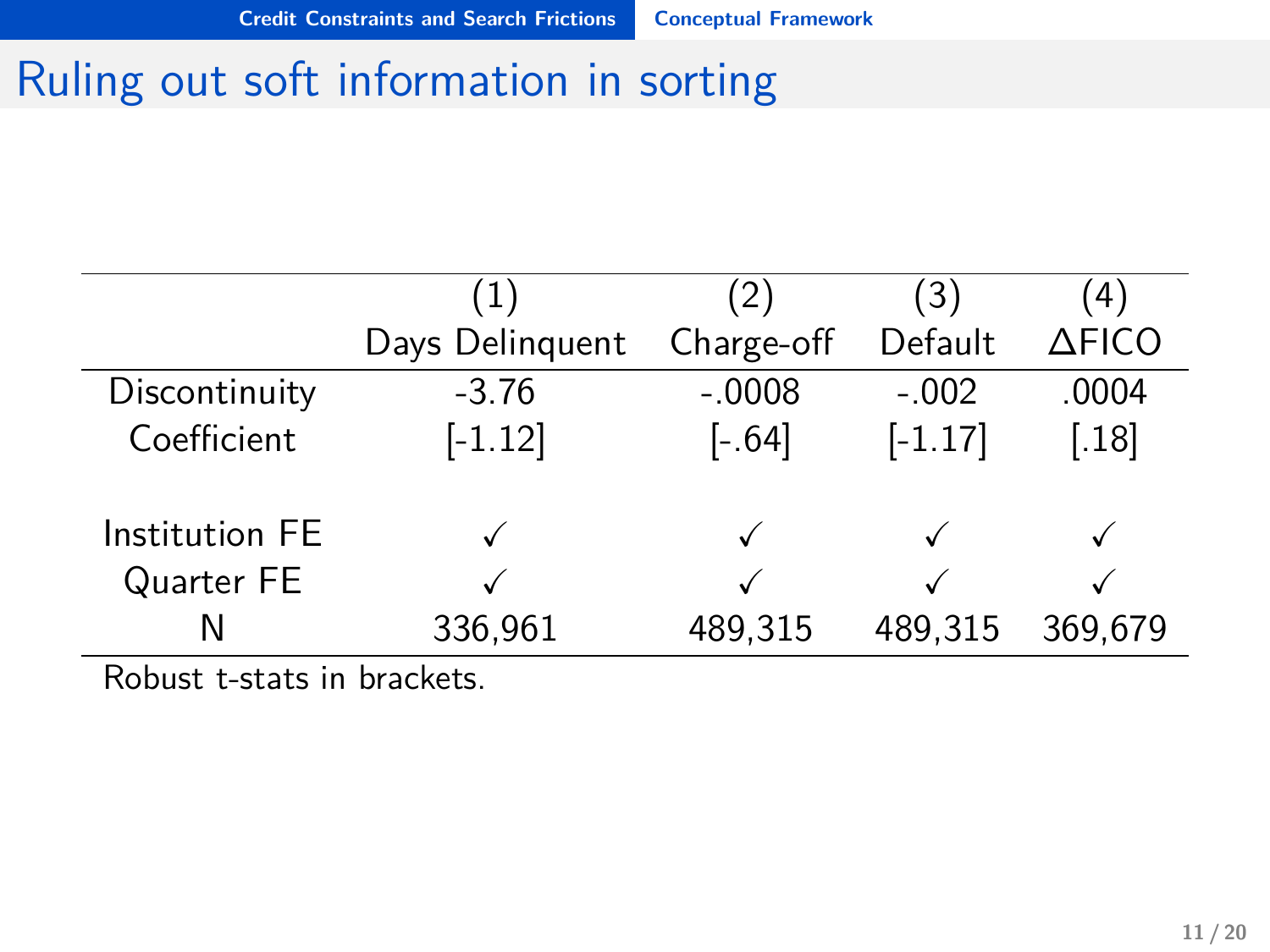### <span id="page-11-0"></span>2. Cutoffs affect consumption decisions

- No apparent sorting across discontinuities.
- Cutoffs appear as good as randomly assigned.
- If cutoffs affect consumption, this is inefficient.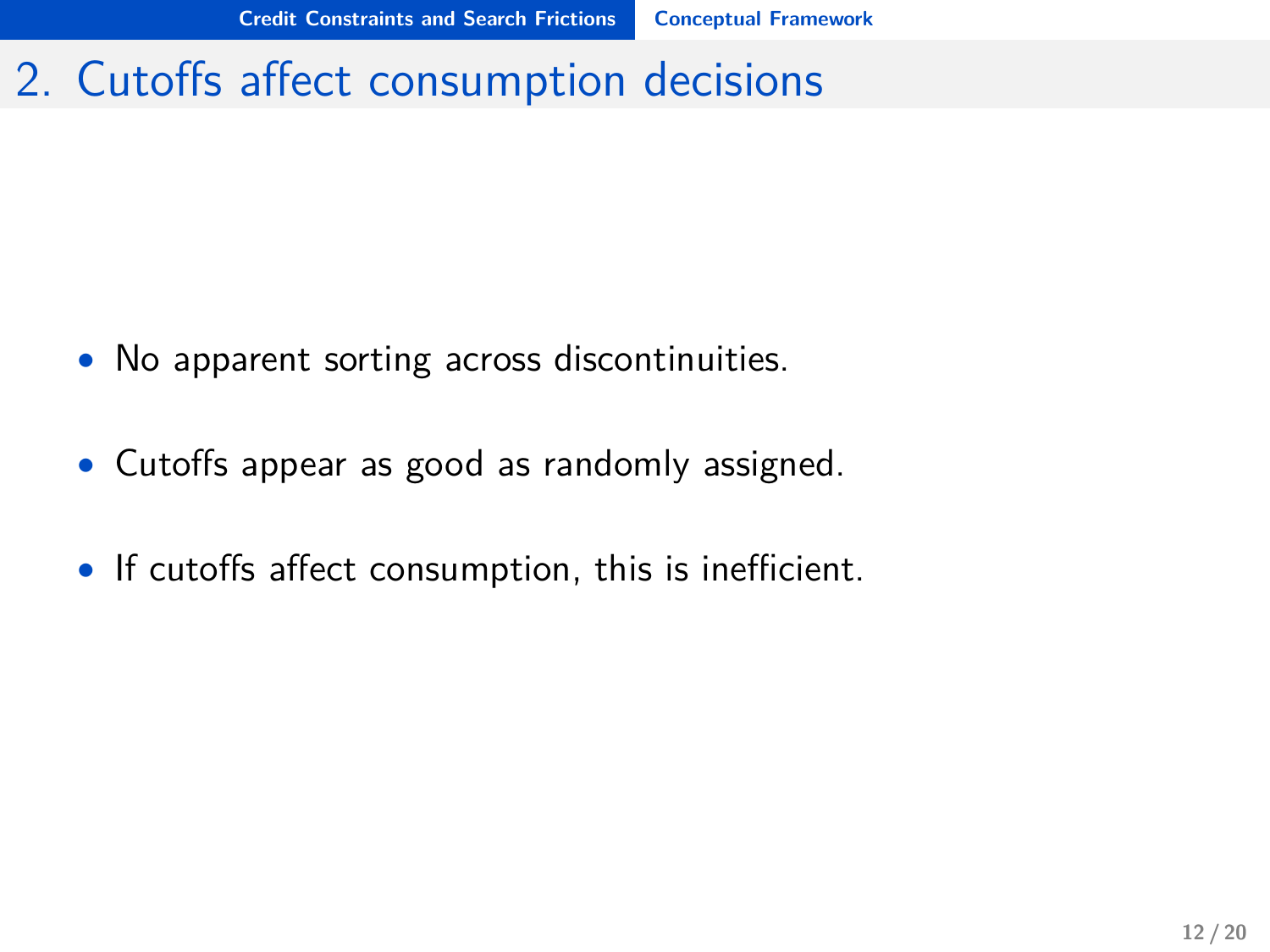#### <span id="page-12-0"></span>First stage: Discontinuities in loan terms

|                | (1)         | (2)       |
|----------------|-------------|-----------|
|                | Loan Rate   | Loan Term |
| Discontinuity  | $-0.015***$ | $1.38***$ |
| Coefficient    | $[-29.74]$  | [5.12]    |
|                |             |           |
| Institution FE |             |           |
| Quarter FE     |             |           |
| N              | 489,315     | 489,315   |
|                |             |           |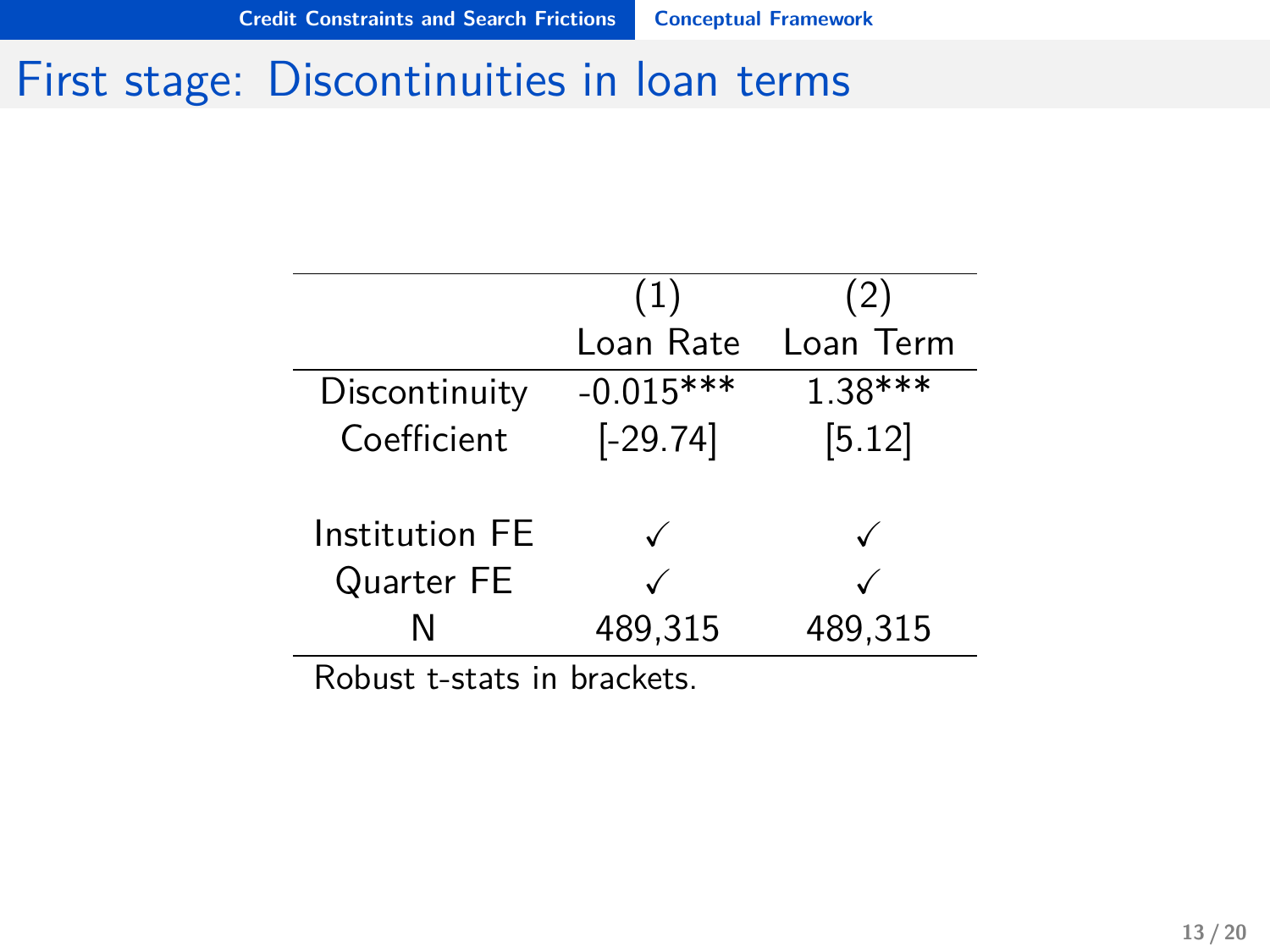### <span id="page-13-0"></span>Second stage: Discontinuities affect purchases

|                     | (1)        | (2)         | $\left(3\right)$ | (4)             |
|---------------------|------------|-------------|------------------|-----------------|
|                     | Car Value  | Loan Amount | <b>LTV</b>       | Monthly Payment |
| Coefficient         | 978.867*** | 1,479.67*** | $0.027***$       | $9.67***$       |
|                     | [11.86]    | [13.63]     | [5.03]           | [6.28]          |
|                     |            |             |                  |                 |
| Institution FE      |            |             |                  |                 |
| Quarter FE          |            |             |                  |                 |
| N                   | 489,315    | 489,315     | 489,315          | 489,315         |
| $\sim$ $\cdot$<br>. |            |             |                  |                 |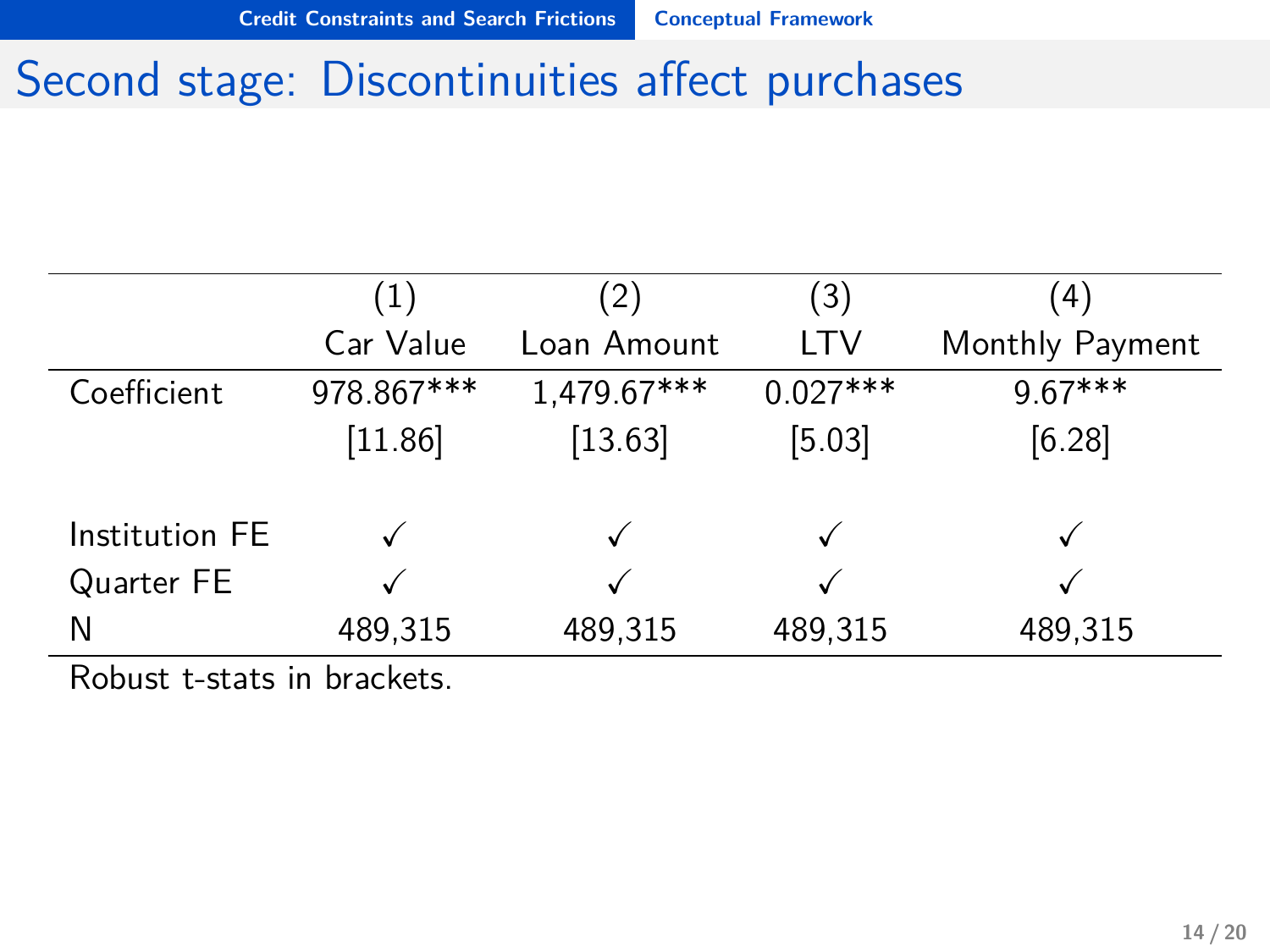### <span id="page-14-0"></span>Evidence on Substitution Patterns

|                    | ب 1 ،     | 2)        | (3)        |
|--------------------|-----------|-----------|------------|
|                    | Car Value | Car Value | Car Age    |
| Coefficient        | 887.69*** | 84.62     | $-.40***$  |
|                    | [10.84]   | $[1.56]$  | $[-20.86]$ |
| Institution FE     |           |           |            |
| Quarter FE         |           |           |            |
| Make-Model FEs     |           |           |            |
| Year-Make-Model FE |           |           |            |
| N                  | 448,017   | 448,017   | 448,017    |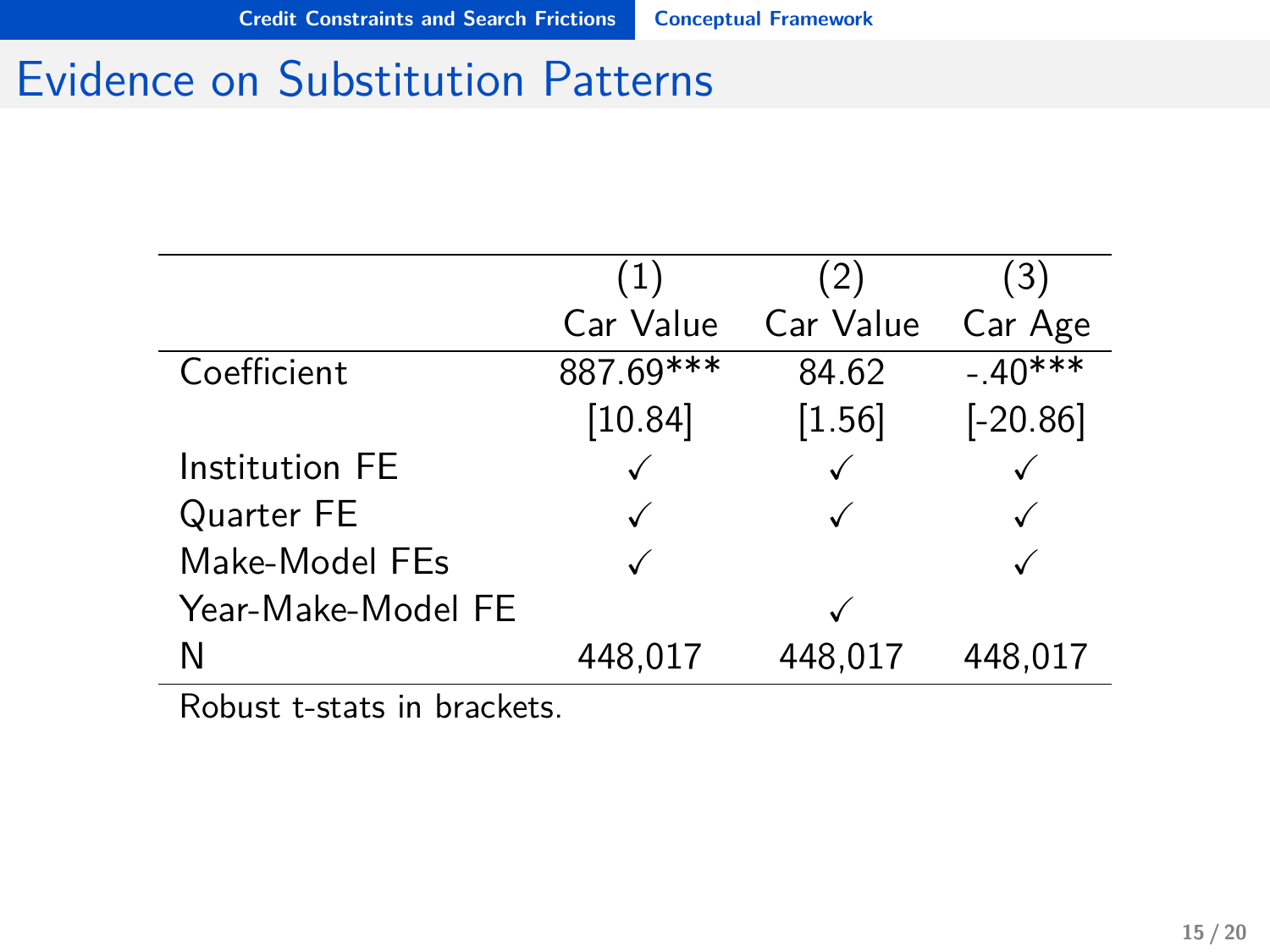### <span id="page-15-0"></span>But are there really better loan terms out there?

- For each borrower, we put them into a cell matched by:
	- Origination time (two-quarter window)
	- Car value (in \$1000 bins)
	- FICO Score (5-point bins)
	- Debt-To-Income (5-point bins)
	- MSA
- For all cells with at least 2 borrowers, we calculate the Difference from Lowest Available Rate (DLAR)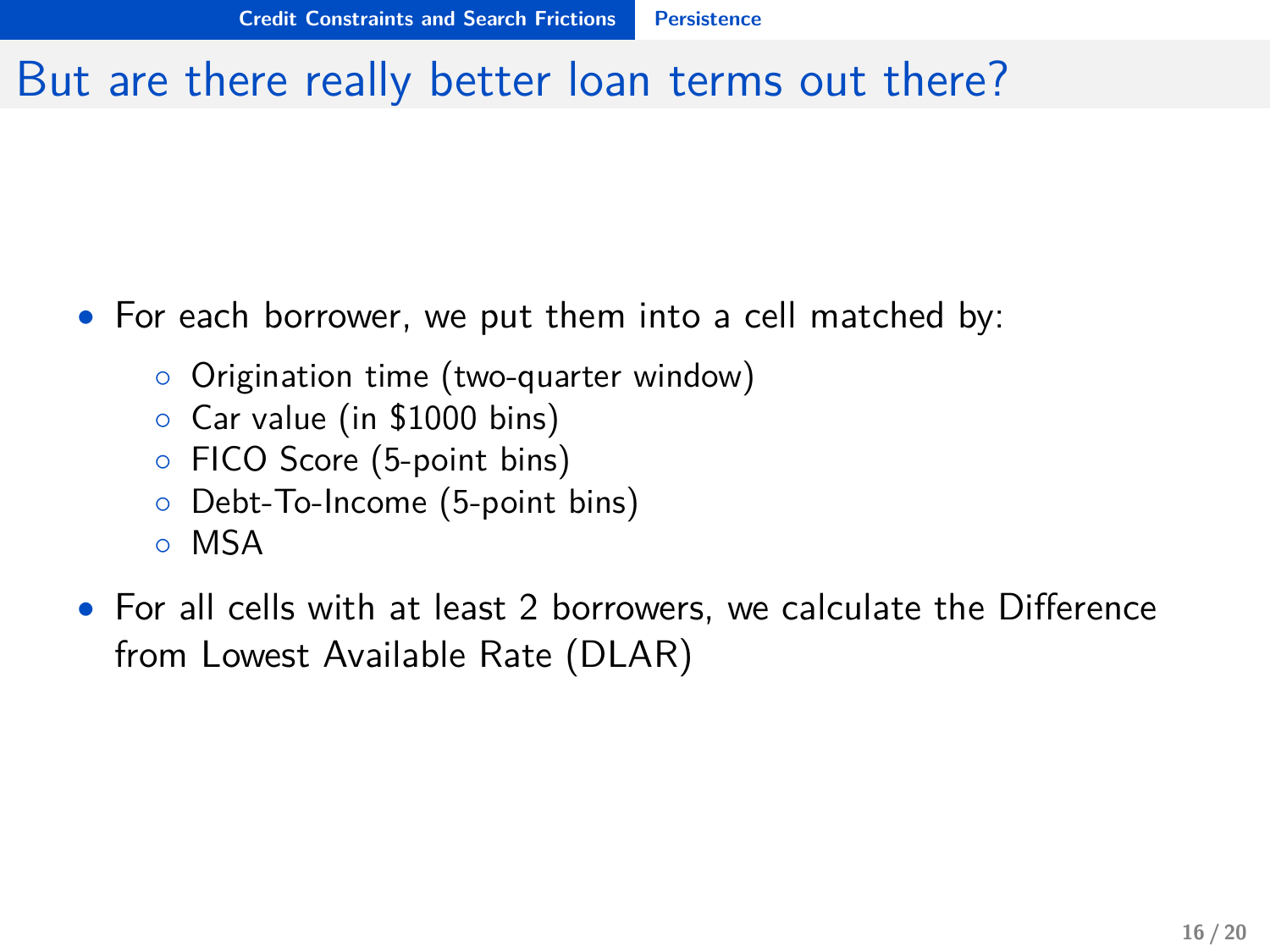### <span id="page-16-0"></span>Better "Opportunity" Set for LHS Borrowers

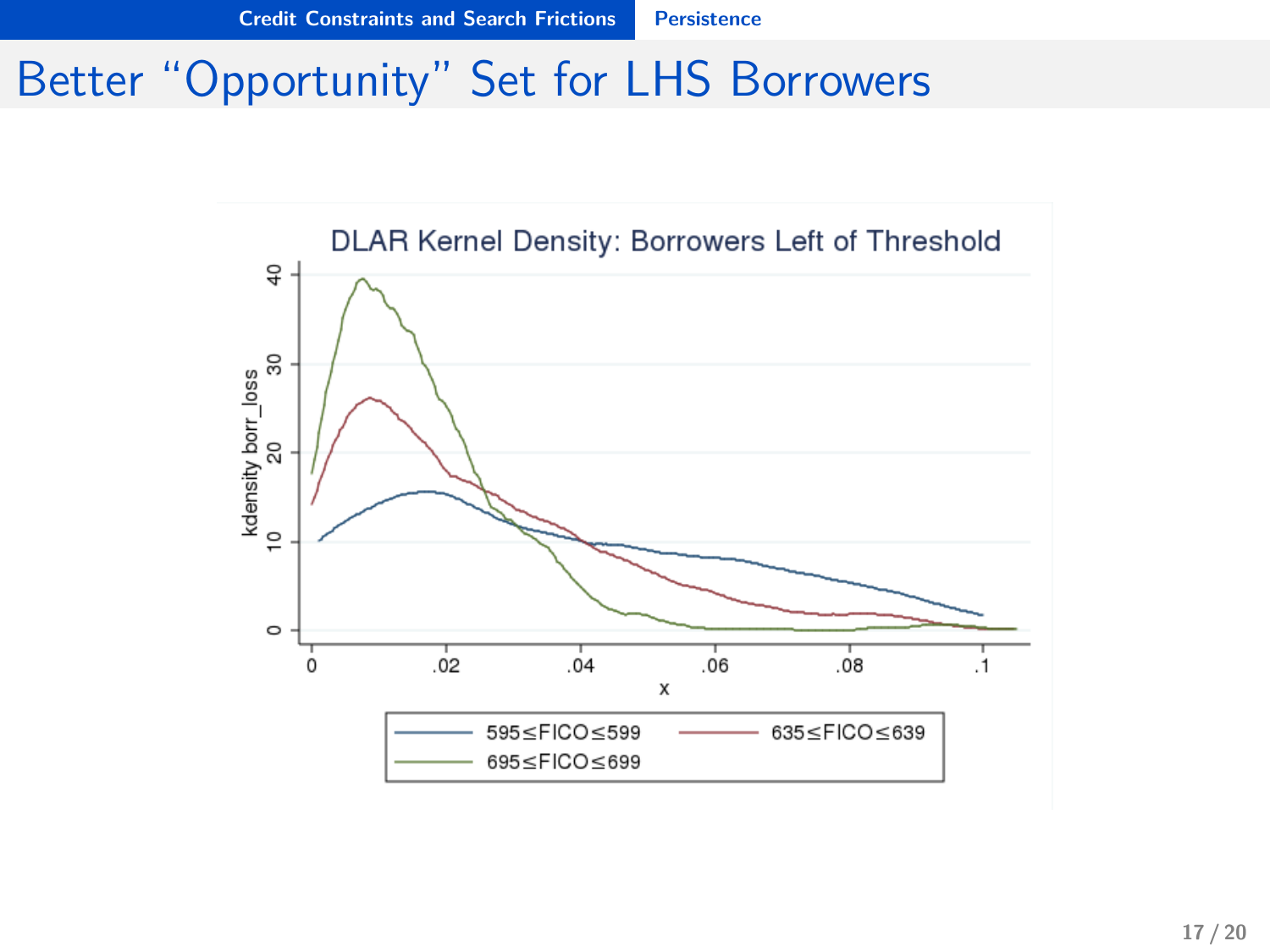# <span id="page-17-0"></span>Measuring Search

- It's difficult to observe search behavior directly.
- In application data, we can observe whether loan was accepted/declined.
- Measure propensity to search with dummy for offered loan accepted by borrower.

$$
Accept_{ict} = \eta_c + \delta_t + \gamma \cdot normfico_{ict} + \delta \cdot 1(normfico_{ict} < 0)
$$

$$
+ \beta \cdot normfico_{ict} \cdot 1(normfico_{ict} \ge 0) + \varepsilon_{ict}
$$

• Measure search costs using the Driving-time density, i.e. the number of lending institutions within a 20 minute drive.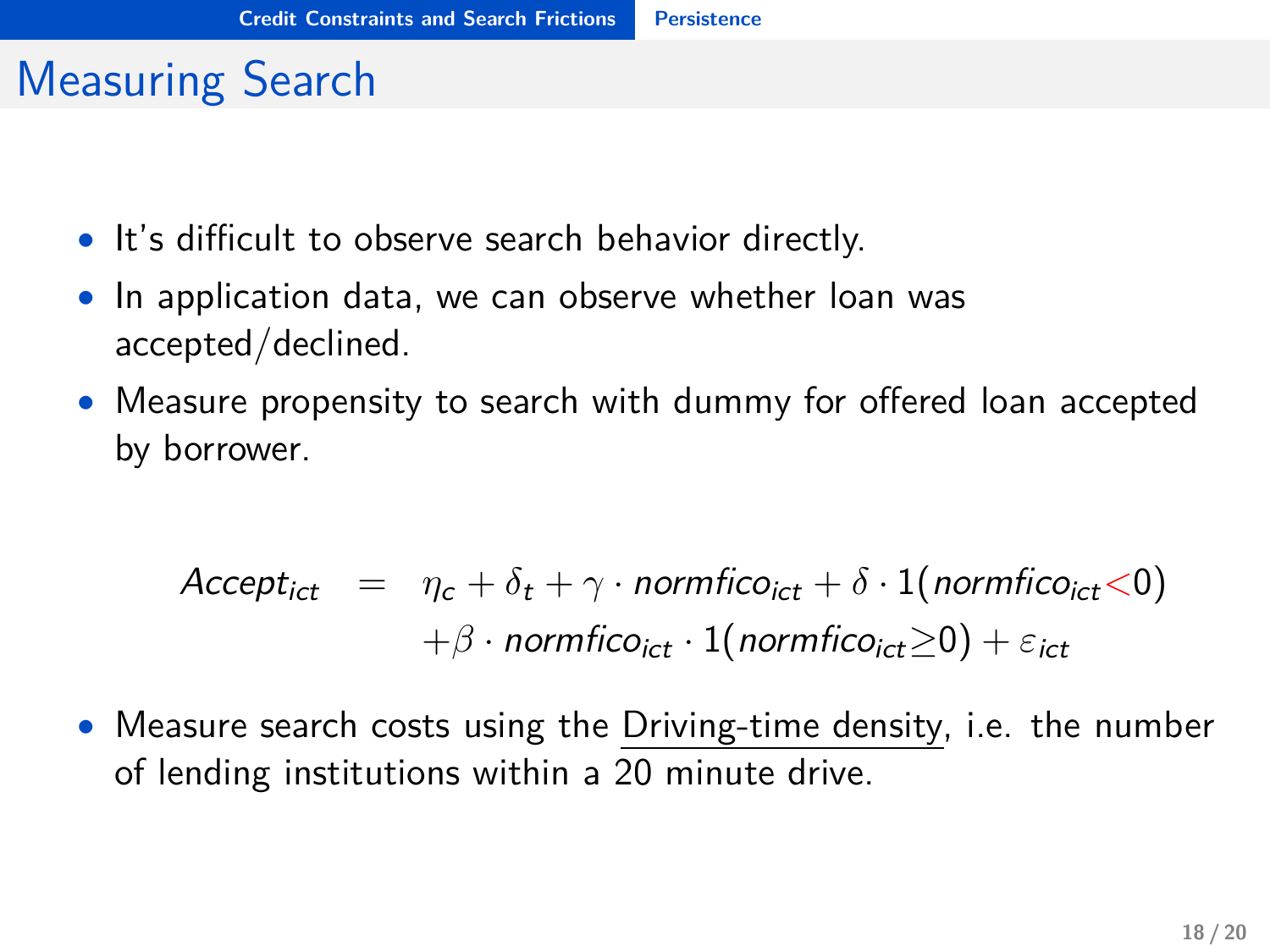### <span id="page-18-0"></span>Single Search Cost Sorts

• Borrowers in low search cost areas are relatively less likely to accept poor loan terms

|                | (1)      |                                            | (3)                      |
|----------------|----------|--------------------------------------------|--------------------------|
|                |          | Dependent Variable: 1(Accept Offered Loan) |                          |
| Coefficient    | 0.172    | .142                                       | 0.196                    |
|                | $[7.06]$ | [3.98]                                     | [6.54]                   |
|                |          |                                            |                          |
| Institution FE |          |                                            |                          |
| Quarter FE     |          |                                            |                          |
| N              | 48,679   | 24,446                                     | 24,233                   |
| Data Subset    | Full     | <b>Low Driving-time</b>                    | <b>High Driving-time</b> |
|                |          | <b>Density</b>                             | <b>Density</b>           |

Errors clustered at the FICO score level - t-stats in brackets.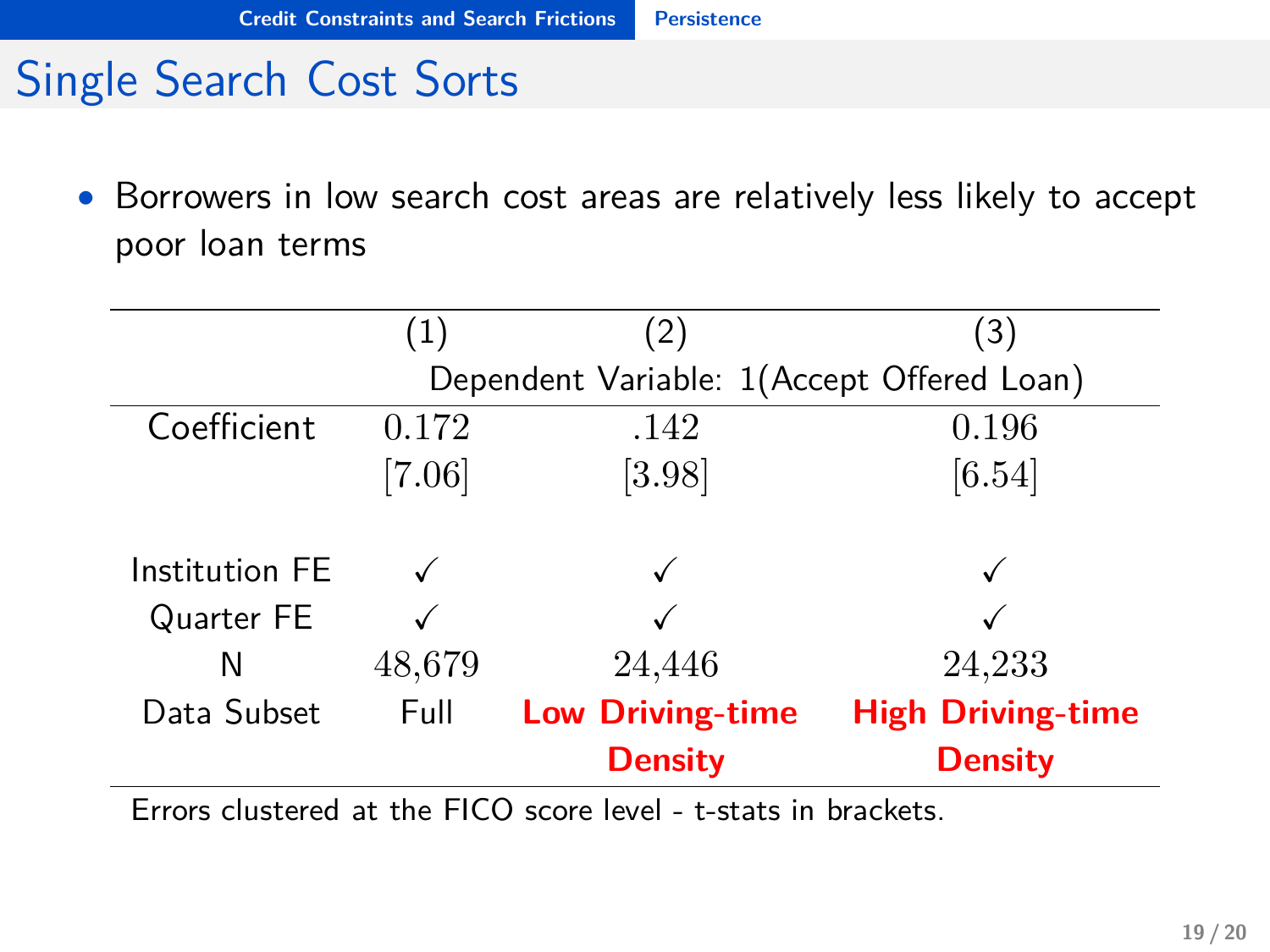### <span id="page-19-0"></span>Direct Measures of Search

|                           | $#$ Applications/Vehicle |                        |          |
|---------------------------|--------------------------|------------------------|----------|
|                           | (1)                      | $\left 2\right\rangle$ | Diff     |
| Mean                      | 1.60                     | 1.65                   | $-.05$   |
| <b>Standard Deviation</b> | 1.242                    | 1.30                   | $[5.76]$ |
| Institution FE            | YES                      | YES                    |          |
| Quarter FE                | YES                      | YES                    |          |
| N                         | 42,878                   | 42,878                 |          |
| Data Subset               | 1st quintile             | 5th quintile           |          |
|                           | <b>Driving-time</b>      | <b>Driving-time</b>    |          |
|                           | <b>Density</b>           | <b>Density</b>         |          |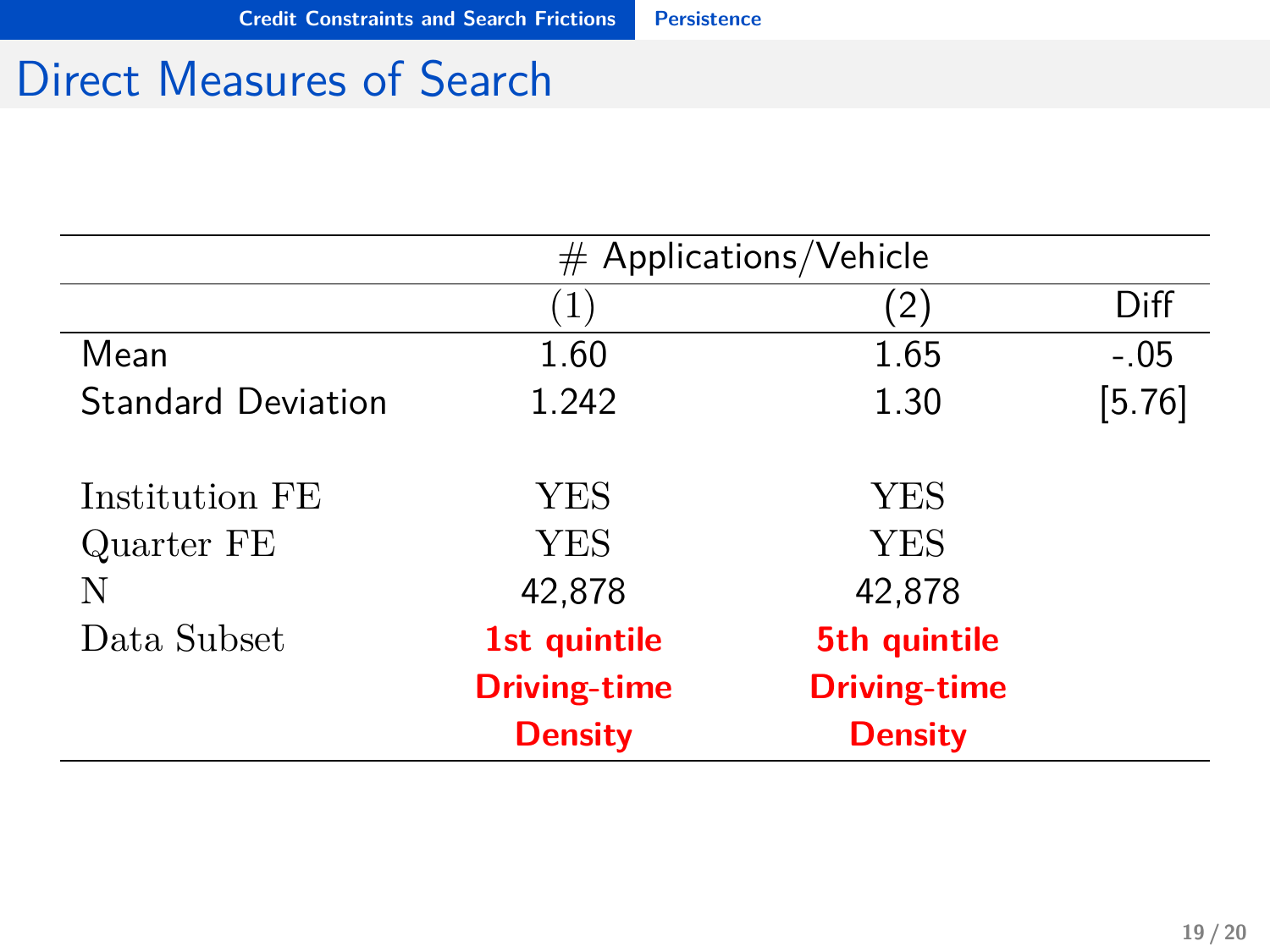# <span id="page-20-0"></span>Conclusion

- Consumers are credit constrained (one reason for this is arbitrary pricing policies), which distorts consumption
- One reason that these credit constraints persist, i.e. consumers do not avail themselves of superior available terms, is because search is costly.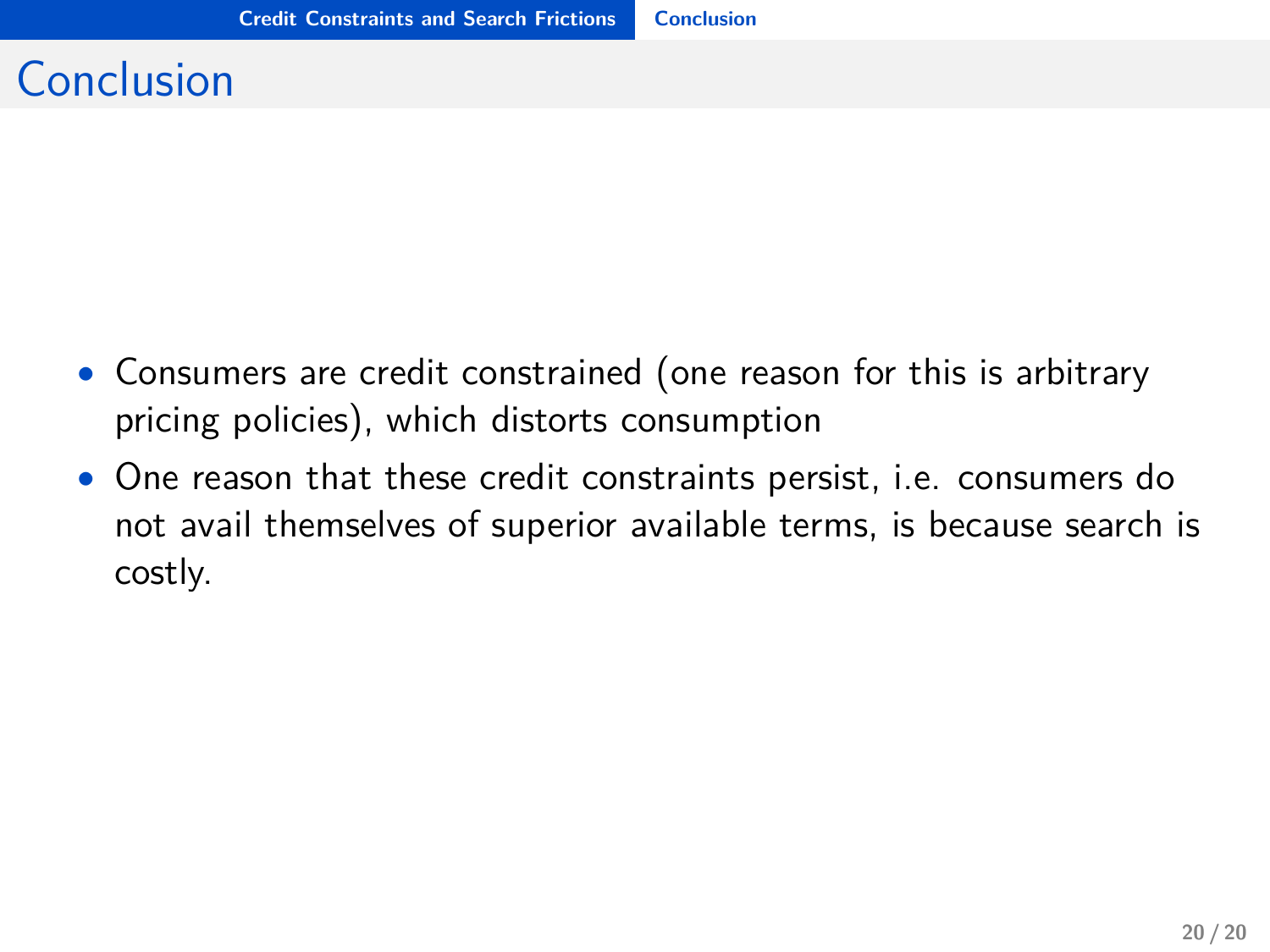<span id="page-21-0"></span>Are search costs just a catch all for imperfect competition?

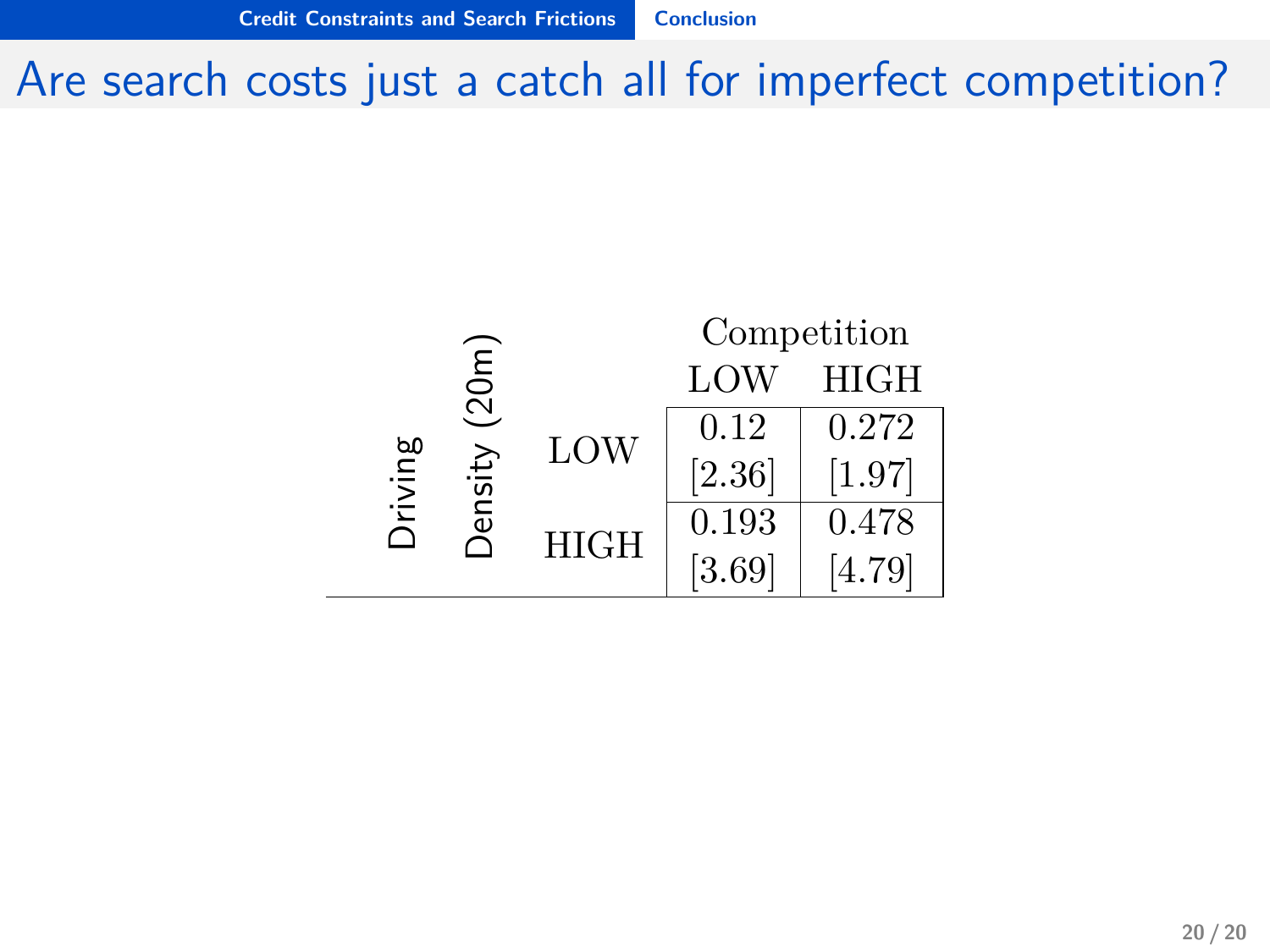#### <span id="page-22-1"></span>Representativeness

- <span id="page-22-0"></span>• Top 5 states by number of loans:
	- Washington (770,334 loans)
	- California (476,791 loans)
	- Texas (420,090 loans)
	- Florida (314,718 loans)
	- Utah (292,523 loans)
- Our data are slightly less diverse (73% estimated to be white vs. 64.5% in census data).
- Median FICO at origination is 715 (vs. 695 for US borrowers)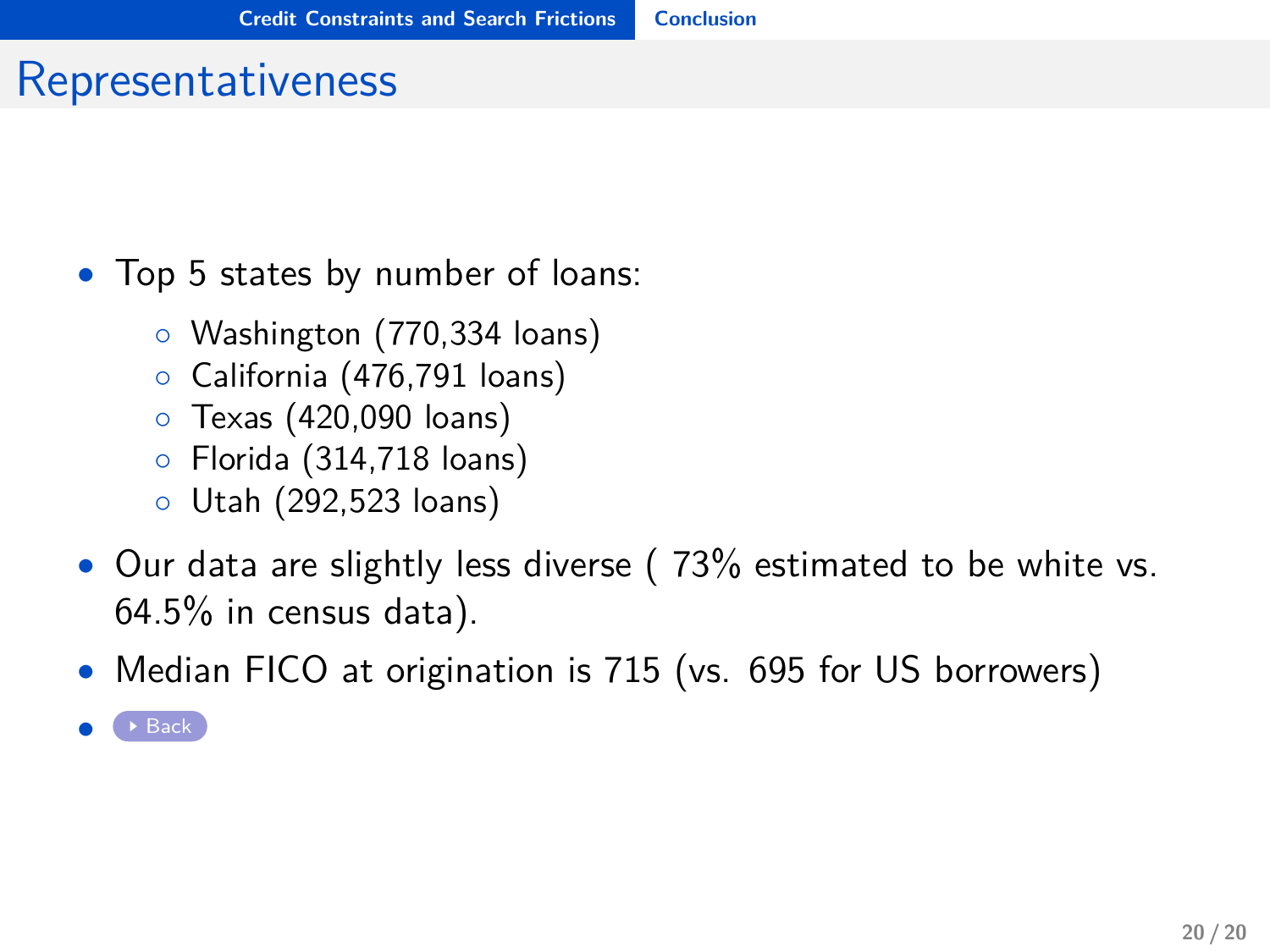#### <span id="page-23-0"></span>Auto loans are ubiquitous

- 85% of car purchases are financed
- Vehicles over 50% of total assets for low-wealth households
- 3rd largest category of consumer debt, 100 million outstanding loans
- Over \$1 trillion outstanding auto loans with \$400 bn/year originated